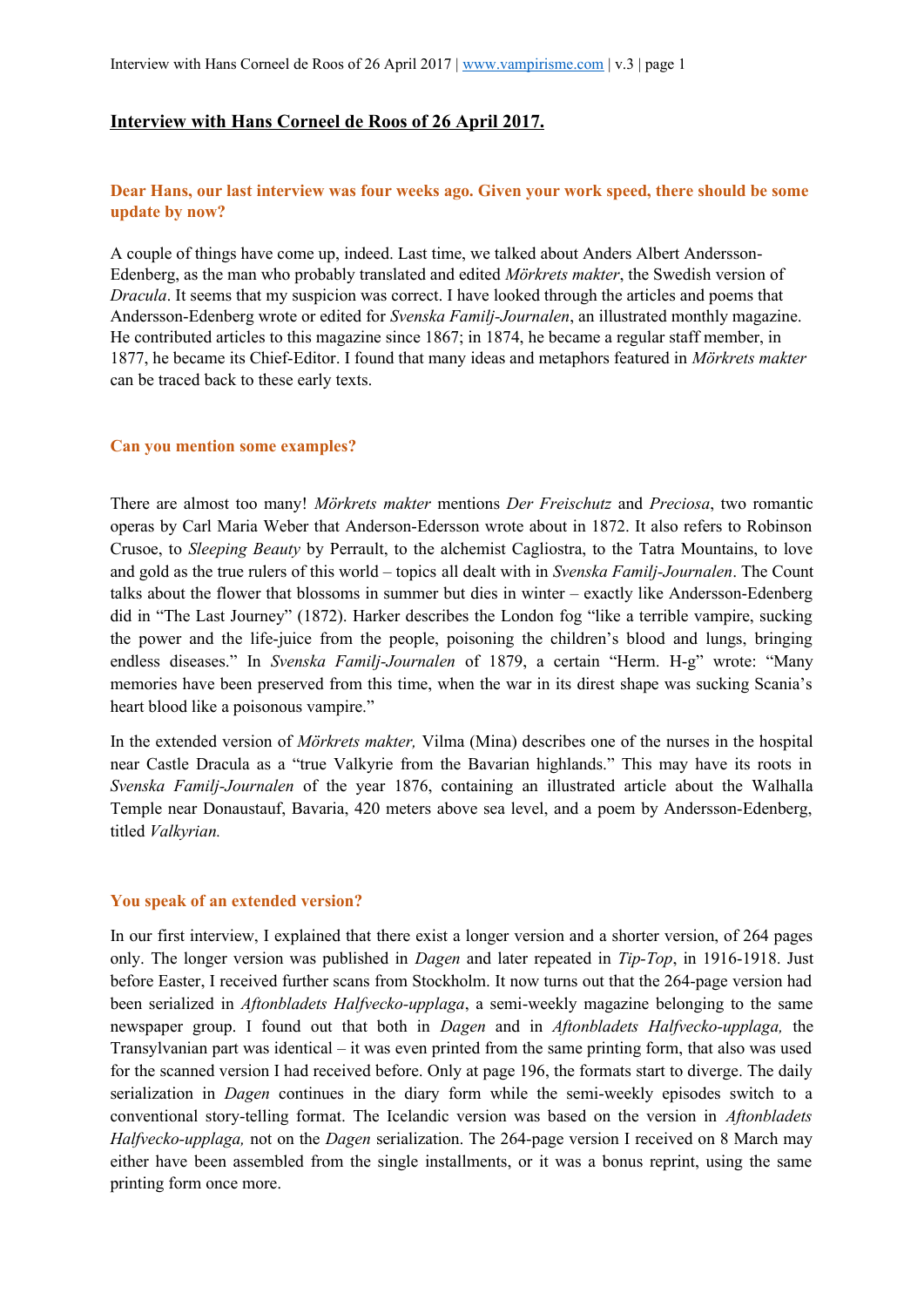## **Did either of you find out how** *Dracula* **came to Sweden in the first place?**

I can only speak for myself – but I *do* have a theory now. As you may remember, both Andersson-Edenberg and Harald Sohlman, the Chief-Editor of the *Aftonbladet* group, were active in *Publicistklubben*, the national association of Swedish journalists. In *Aftonbladet* of 14 December 1896, we read how Sohlman with his committee had the task of preparing the "4me Congrès international de la Presse" planned to run 25-28 June 1897, during the General Art and Industrial Exhibition in Stockholm. My first suspicion was that British journalists might have introduced *Dracula* to Sohlman, or to Andersson-Edenberg, or to both. Stoker's book had appeared just one month before, on 26 May, and it attracted quite a lot of attention in London. But I found out that the British journalists had not come to Stockholm at all. In 1896, the British Institute of Journalists had pulled out from the efforts to create a permanent international roof organization, as discussed at the first International Congress in Antwerpen in 1894 and at the second in Bordeaux in 1895. The constitution of the IUPA, the International Union of Press Associations, was finally adopted at the third International Congress in Budapest in 1896. But although the Brits had been standing at the very cradle of this idea, they now felt that the IUPA was too much dominated by continental initiative. They were too busy to travel to Stockholm anyway, because of Queen Victoria's Diamond Jubilee.



### **So, this first suspicion ran empty?**

Yes, but still it was very useful to dig out the details. Especially, I noticed that the Hungarians had a very strong presence in Stockholm. Today, our image of Hungary is troubled by 50 years of Cold War. But around 1900, Budapest was one of the most modern cities in the world. The third International Congress was held there in 1896, during the Millennium celebrations, and it was hosted by the Hungarian press association *Otthon*. The President of *Otthon* and of the third International Congress was Jenő Rákosi (1842-1928), the Chief Editor of *Budapesti Hírlap* (1883-1939), the most important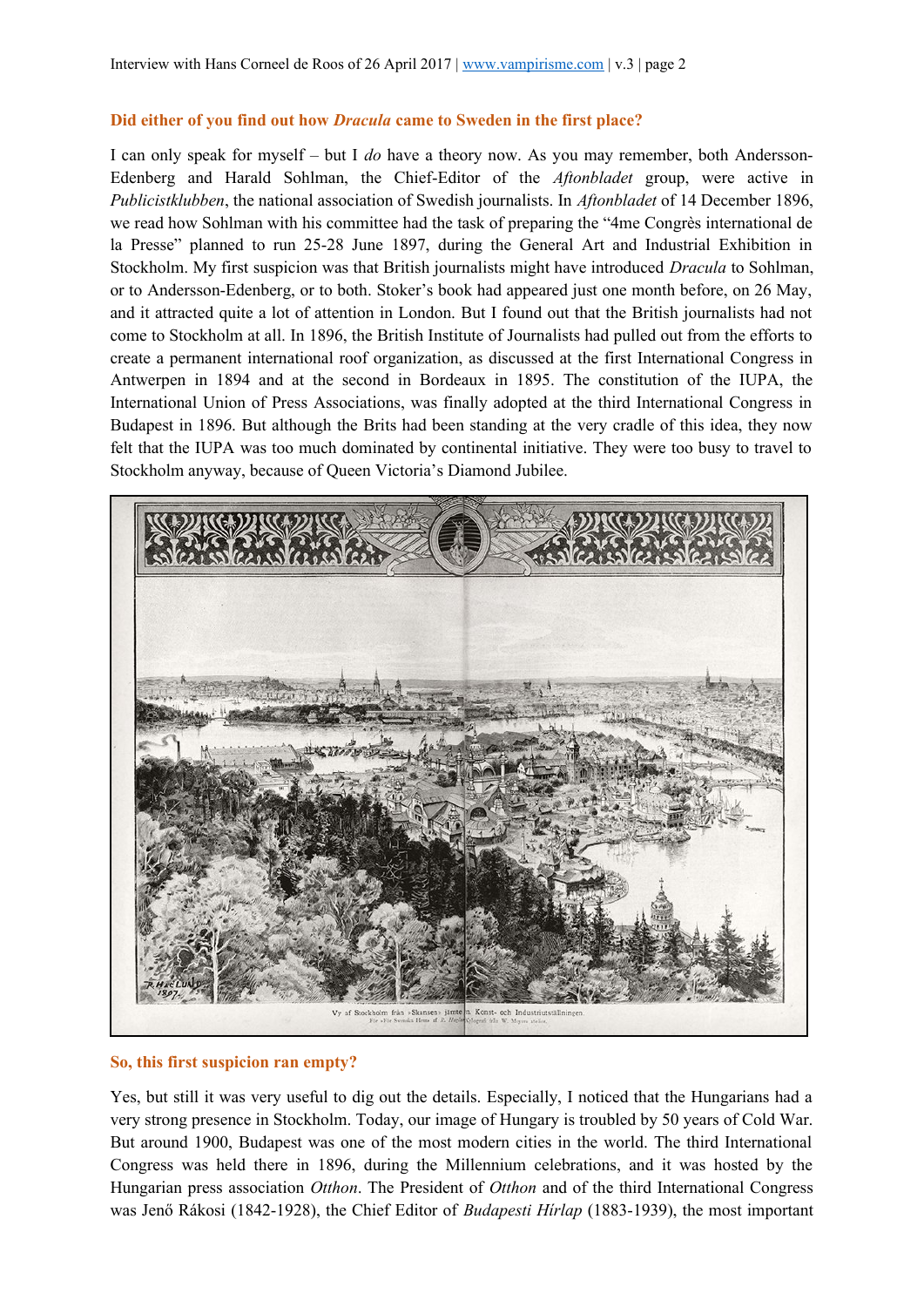Hungarian newspaper. At the Stockholm Congress, he acted as a Vice-President and spoke at the opening and the closing ceremonies, among others. After the Congress, he remained in Sweden for some time*. Svenska Dagbladet* of 20 July reported that Rákosi, together with a group of French journalists, was to make an excursion to North Cape to admire the midnight sun. Jenő's brother Viktor, also in a leading position at *Budapesti Hírlap*, was in Stockholm as well. In June 1895, Viktor had spoken at an international meeting of journalists in Copenhagen. In 1896, *Dagens Nyheter* called him the "Hungarian Mark Twain." In September 1897, when Jenő Rákosi was decorated by Emperor Wilhelm of Germany, *Dagens Nyheter* called him "one of the most famous participants in the Press Congress." Harald Sohlman, on the other hand, representing the largest Swedish newspaper, also was a most prominent particpant; both he and his brother Arvid were members of the local Organizing Committee. During the Congress, *Aftonbladet* published the *Edition de dépêches*, in French. In June 1896, during the International Congress in Budapest, Rákosi's association *Otthon* ("Home") had supported Stockholm's candidacy for the 1897 International Congress at the expense of Lissabon, pointing to the "literary interaction between Swedish and Hungarian authors that has developed over the last years." *Otthon* being the single largest press association in Europe, with 700 members, this vote may have been decisive. *Aftonbladet* of 17 June 1896 reported on this most welcome support. On 5 July, it quoted another message from Jenő Rákosi, who stated to look forward to visiting Stockholm. We may safely assume that Sohlman took the time to chat with the Rákosi's during the 1897 International Congress.



### **And what does this add up to?**

Jenő Rákosi was the very first ever to translate *Dracula* and to serialize it in *Budapesti Hírlap*, starting on 1 January 1898 already. Perhaps, Sohlman simply copied Rákosi's idea, just like Ásmundsson later copied Sohlman's idea. Sohlman and Rákosi had much in common: they were conservative Liberals and ardent nationalists. Rákosi was dreaming of a Great-Hungary, Sohlman did not want Norway to become independent from Sweden. In 1896, Rákosi founded a new newspaper, next to *Budapesti Hírlap*; he called it *Esti Ujság*. That means *Evenings News* – the same name as Sohlman's *Aftonbladet*.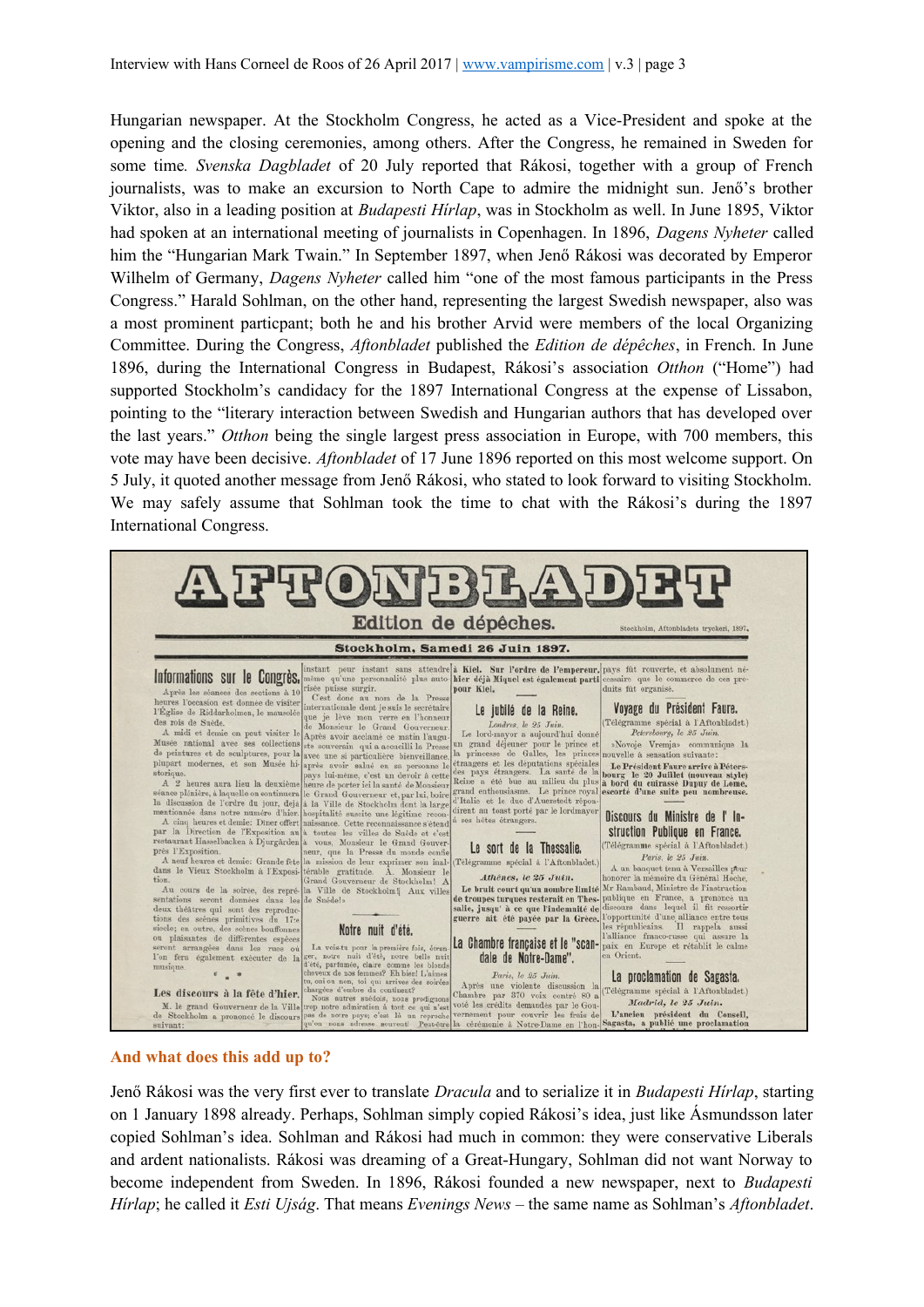Even more I important is that Rákosi and Sohlman apparently remained in touch after the 1897 International Congress.



#### **Is there any proof for that?**

There are a few significant clues. First, on 18 September 1897, *Aftonbladet* published a telegram that Rákosi, in the name of his Hungarian press colleagues, had sent two days before, to congratulate King Oscar II of Sweden at his Silver Jubilee. As the telegram apparently had been sent to *Aftonbladet* instead of to the King himself, we may assume that Rákosi and Sohlman had a relationship of trust. On 6 November of the same year, *Aftonbladet* reported on a meeting of *Publicistklubben*, where another message from Jenő Rákosi had been received, thanking the Swedish association for hosting the Fourth Congress. On 2 March 1898, *Dagens Nyheter* reported on an issue of *La Presse Internationale*, to which Rákosi had contributed an article on the relationship between Sweden and Norway. Evidently, he was interested in this subject. And on 24 July 1899, *Aftonbladet* published an international protest against Russian censorship obstructing the Finnish press. Sohlman's name was the first under this article. Directly after his Danish colleagues, the leading Hungarian journalists were listed, *before* the English, American, Portuguese, Spanish, Dutch, Belgian, Italian, Swiss, French, Austrian, German and Czech ones. Viktor Rákosi signed this protest on behalf of *Budapesti Hírlap*, together with Dr. Szor Beldi. We can conclude that, directly or indirectly, Sohlman still was in touch with the Rákosis at that time. Which is only logical, as the big European newspapers were constantly exchanging information with each other. In *Aftonbladet* of the 1890s, we find several news articles mentioning *Budapesti Hírlap* as their source, and the other way around. Newspaper copies were sent from Budapest to Stockholm, and vice versa, I guess, on a daily basis.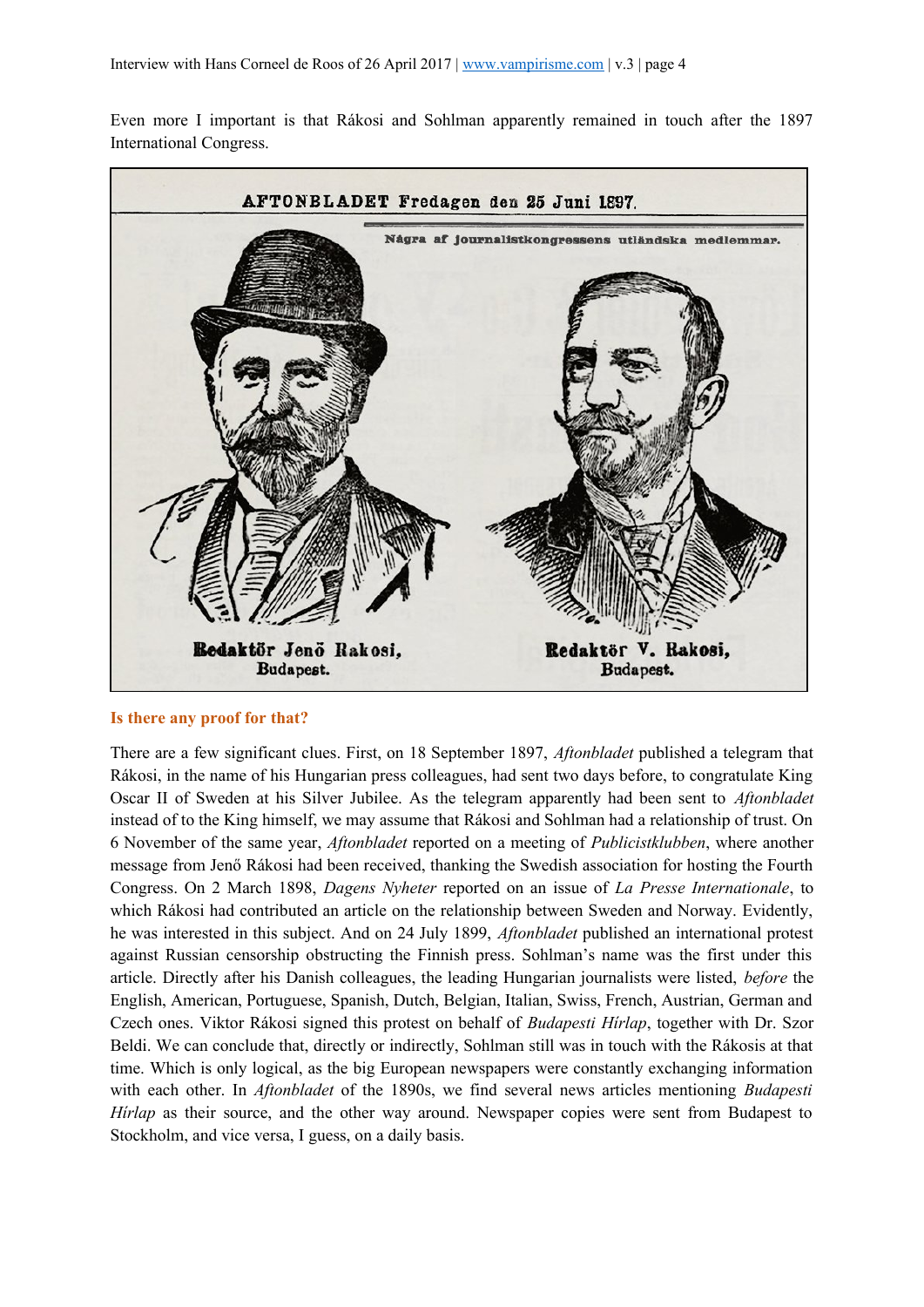

### **And where does this leave Bram Stoker's input?**

That is hard to say. His name simply does not show up in the news – neither in Sweden, nor in Hungary, nor in Iceland. From the 1899 international appeal, we can see that Sohlman still was in touch with his British colleagues, although their association had not joined the IUPA. One of the signees was one J. B. Atkinson of the *Manchester Guardian*; in *Mörkrets makter*, "Atkinson" was the name of the English family Vilma lodged with in Budapest. And among the participants of the second International Congress in Bordeaux, in 1895, we find Jane Stoddart, the only journalist ever to conduct an interview on *Dracula* with Bram Stoker. Who knows if she perhaps passed the news about *Dracula* on to Rákosi, who had been at the Bordeaux Congress as well? But in *Budapesti Hírlap*, we find news about *Trilby*, about Henry Irving, Ellen Terry and the Lyceum Theatre productions, such as *Hamlet*, *Faust* and *Madame Sans-Gêne*; it mentions Sullivan and Comyns-Carr and Beerbohm-Tree, but not Stoker. On 31 December 1897, Rákosi introduced Stoker to his readers as an *American* writer, meaning that he was not really informed about him. Like before, trying to find out how *Dracula* came to Hungary, then to Sweden, then to Iceland, still is a matter of guesswork and intuition. But studying the way leading newspapers cooperated across Europe in the 1890's certainly is a valid starting point, as the first three foreign translations all were done by journalists, to be serialized in newspapers – the subsequent book publications were just byproducts, more or less.

**You just sent us your article about an early American serialization of** *Dracula* **in the Chicago newspaper** *Inter Ocean***, running from 7 May till 4 June 1899. You wrote that the miss-spelling "Western" in Lucy's name may have been copied in the Swedish adaptation. How does this fit together with the Hungarian connection?**